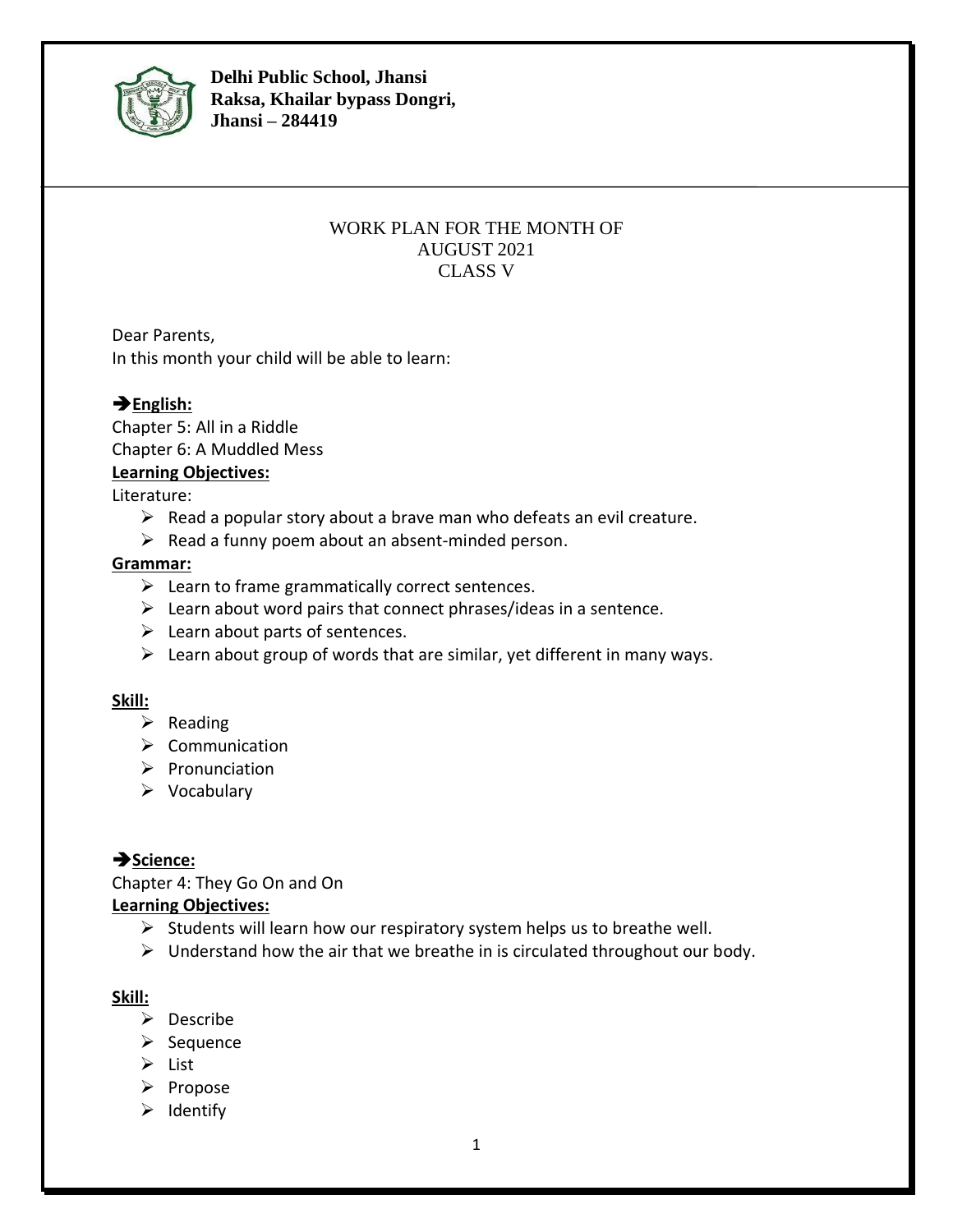# ➔**S.S.T:**

Chapter 5: Earth's Reference Point

## **Learning objectives**

- ➢ Students will learn how latitudes and longitudes help us locate places on Earth
- $\triangleright$  They will learn how latitudes determine the climate of a place.

## Chapter 6: Weather and Climate

# **Learning Objectives:**

 $\triangleright$  Students will learn about various elements of weather and climate that affect our life on Earth.

## **Skill:**

- ➢ Identify
- ➢ Compare and Contrast
- ➢ Create
- ➢ Describe
- ➢ Identify
- $\triangleright$  Explain

# ➔**Math:**

## Chapter 5: Factors and Multiples

## **Learning Objectives:**

- $\triangleright$  Apply test of divisibility to check if a number is divisible by another number without actual division.
- $\triangleright$  Learn about HCF and LCM.

# Chapter 6: Area and Perimeter

# **Learning Objectives:**

- $\triangleright$  Calculate the area of a rectangle and square.
- $\triangleright$  Find the area of complex shapes.
- $\triangleright$  Create irregular shapes that tesselate

## **Skill:**

- ➢ Divide
- $\triangleright$  Apply
- $\triangleright$  Explain
- ➢ List
- ➢ Calculate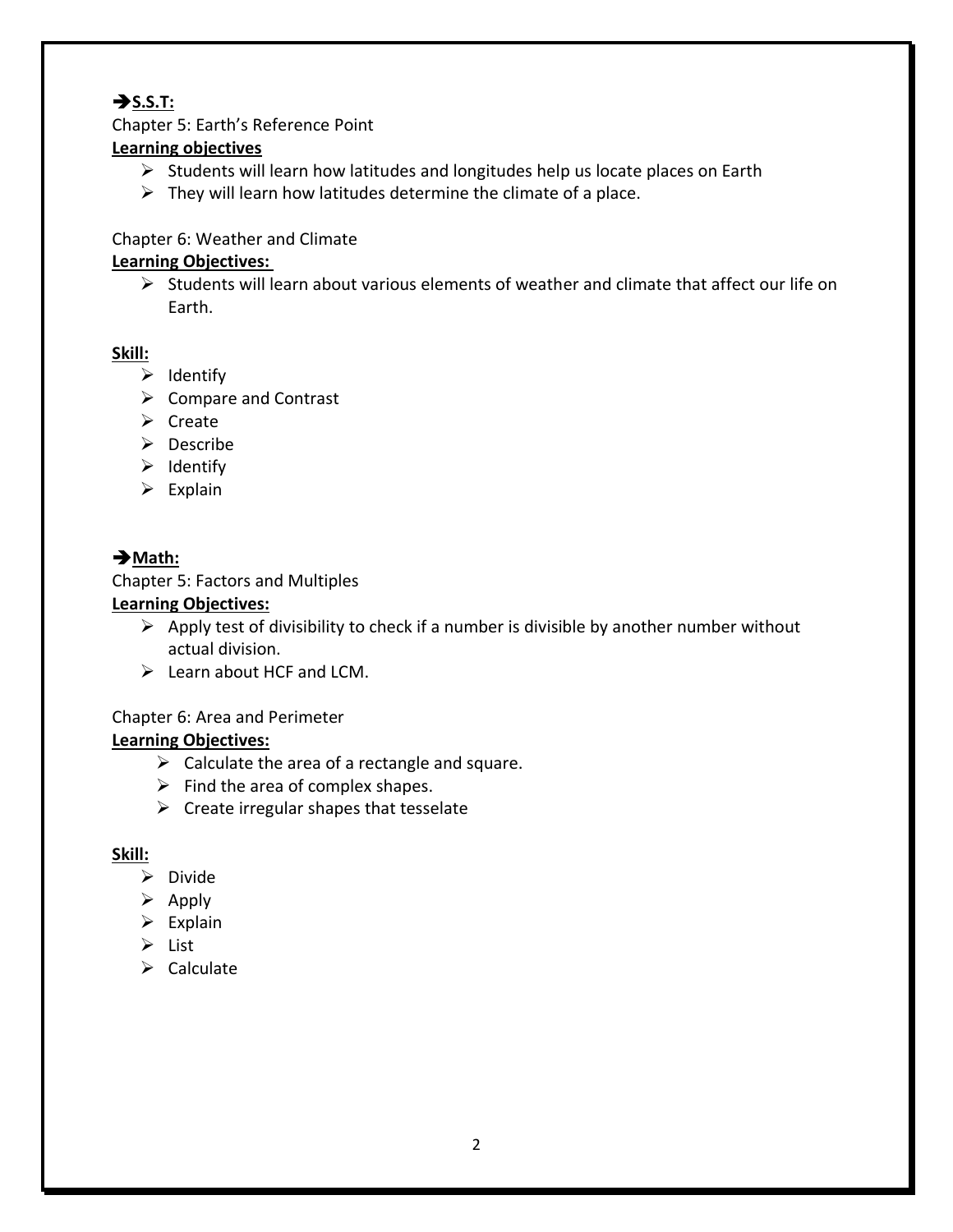#### ➔**Computer:**

Chapter 4: Manage Your Pictures **Learning Objectives:**

> $\triangleright$  The students will about cropping pictures, adding pictures to Picasa, creating a picture collage and removing pictures from a collage.

Chapter 5: Enliven a Presentation

#### **Learning Objectives:**

 $\triangleright$  The students will learn applying themes and transitions, changing background and applying animations to presentations

## **Skill:**

 $\triangleright$  Enhancement of presentation skills.

# ➔**ह िंदी**

# **ह दी साह त्य-**

पाठ 6 -चिट्ठी का सफर। पाठ 7-डाकिए की कहानी कंवर सिंह की जुबानी

## **व्याकरण**

पाठ 5 संज्ञा के ववकार। पाठ 7 -ववशेषण

# **कौशल**

- $>$  पत्र लेखन का ज्ञान एवं डाकिए और पत्र की हमारे जीवन में उपयोगिता
- $\triangleright$  लिंग,वचन ,कारक एवं विशेषण से अवगत होना।

# ➔ **दोहा**

कबीरा खड़ा बाजार में, मांगे सबकी खैर, ना काहूसे दोस्ती, ना काहूसे बैर।

अर्थात -इस संसार में आकर कबीरअपने जीवन में बस यही चाहते हैं कि सबका भला हो और संसार में यदि किसी से दोस्ती नहीं, तो दुश्मनी भी ना हो।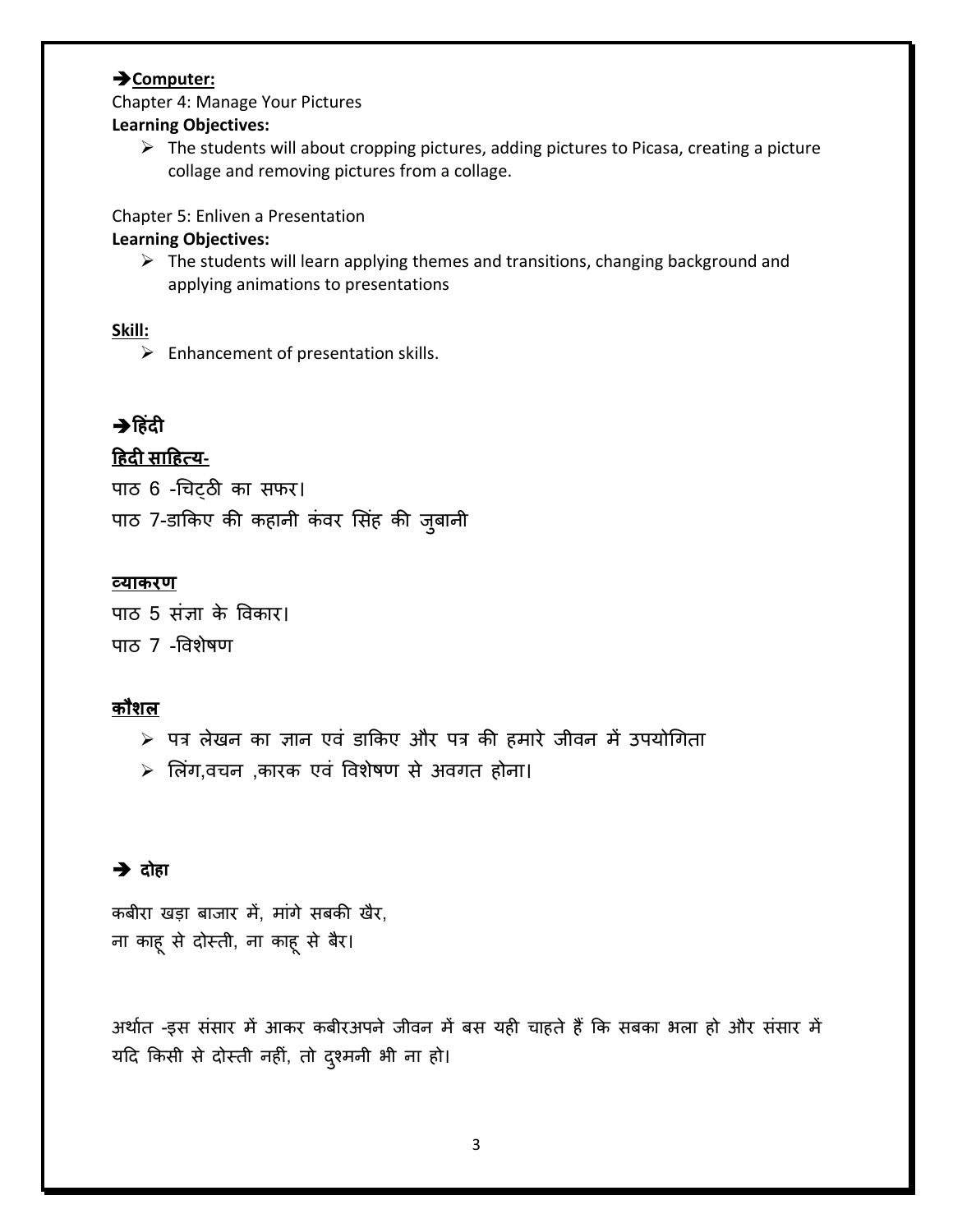# उद्यमेन हि सिध्यन्ति कार्याणि न मनोरथैः। न हि सुप्तस्य सिंहस्य प्रविशन्ति मुखे मुगा:।।

अर्थ – व्यक्ति के मेहनत करने से ही उसके काम पूरे होते हैं, सिर्फ इच्छा करने से उसके काम पूरे नहीं होते। जैसे सोये हुए शेर के मुंह में हिरण स्वयं नहीं आता, उसके लिए शेर को परिश्रम करना पडता

है।

# **ह िंदी कविता**

एक बचपन का जमाना था. जिस में खुशियों का खजाना था । चाहत चांद को पाने की थी, पर दिल तितली का दीवाना था। खबर ना र्ी कुछ सुबह की, ना शाम का दठकाना र्ा । र्क कर आना स्कूल से , पर खेलने को भी जाना था। मां की कहानी र्ी, परियों का फसाना था। बाररश में कािज की नाव र्ी, हर मौसम सुहाना था। हर खेल में साथी थे हर रिश्ता निभाना था। गम की जुबान न होती थी , ना जख्मों का पैमाना था। रोने की वजह ना थी, ना हंसने का बहाना र्ा। क्यों हो िए हम इतने बडे , इससे अच्छा तो बचपन का जमाना था।